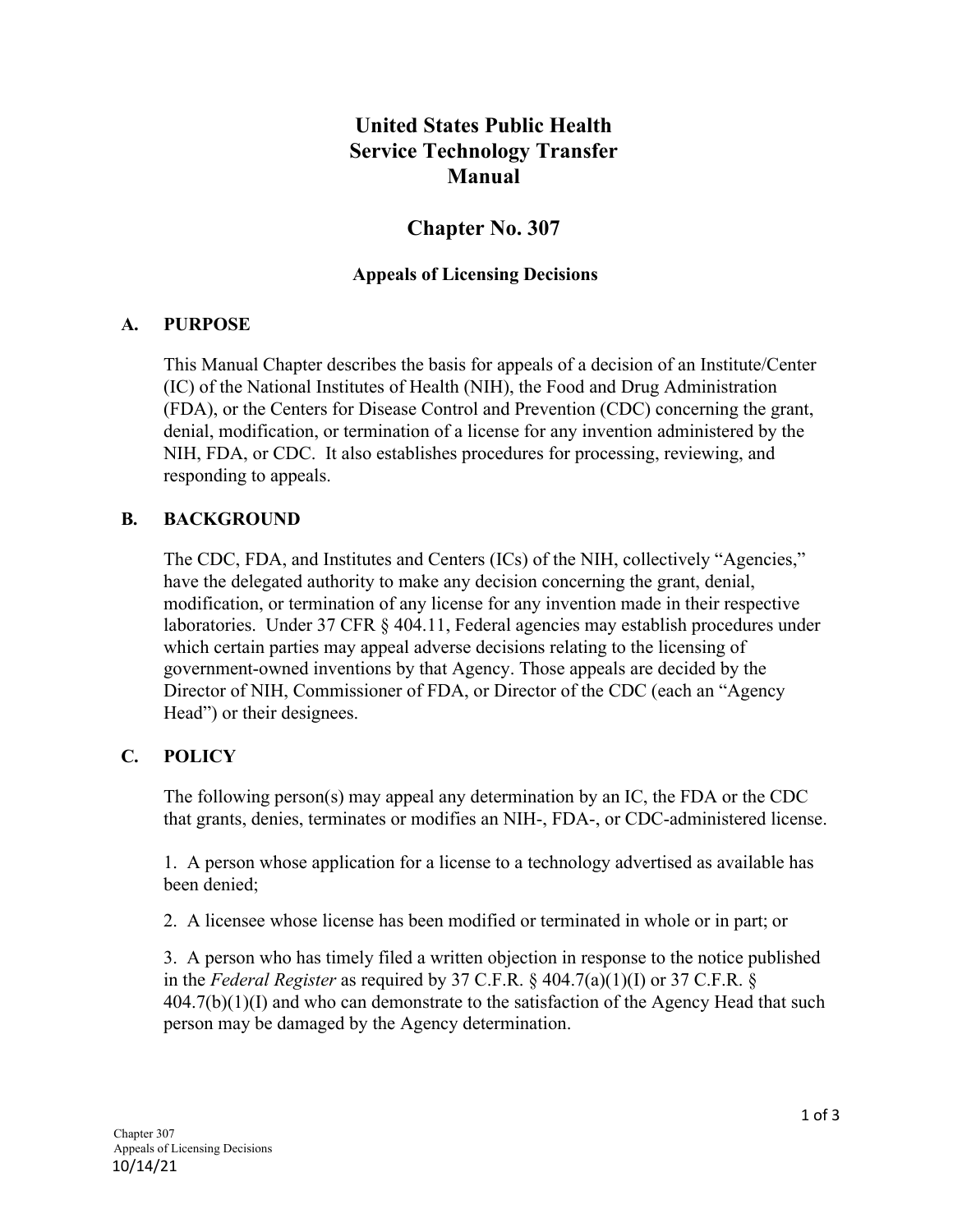#### **D. PROCEDURES**

#### 1. Appeals

- a. A person or licensee (an "Appellant") who has received an adverse determination under 37 CFR § 404.11 may file a written appeal of such determination to the Agency Head where the determination was made or to the Agency Head's designee, as appropriate, through the technology transfer office that provided an adverse decision, no later than thirty (30) calendar days from the receipt of such decision. The appeal must include concise arguments as to why the decision of the technology transfer office should be rejected or modified and must include all pertinent documents. Upon review of the appeal, the Agency Head or their designee may require submission of additional information or documentation. Appellants are not entitled to an adversary hearing.
- b. The Agency Head or their designee may appoint a person (the "Chair") to form and chair an *ad hoc* committee to review the appeal and recommend a response. The committee may also include technology transfer staff from the Agencies, the NIH Office of Technology Transfer, NIH Office of Science Policy, and scientists having expertise in the relevant scientific field. Committee members may be employed at any of the Agencies; however, committee members must be independent of the IC or Center staff who participated in the license negotiation or decision to deny the license. The committee must not include staff from the Office of General Counsel (OGC), but the committee may consult the OGC on questions of law.
- c. The review committee has discretion to accept and consider evidence unilaterally offered by the Appellant after the appeal has commenced and may request additional documentation and information from the Appellant, which shall be provided within fourteen (14) days (or, at the discretion of the Chair, a reasonable additional time). The Appellant's failure to provide requested materials may be deemed evidence that the materials are either unfavorable to the Appellant or do not exist. The committee also may independently investigate and consider evidence that was available to the Technology Development Coordinator (TDC) and/or the Appellant at the time of the decision, including information obtained from discussions with inventors and/or with staff who had drafted and negotiated the license.
- d. The review committee shall submit a written recommendation to the Agency Head or their designee within forty-five (45) days after they received the written appeal.